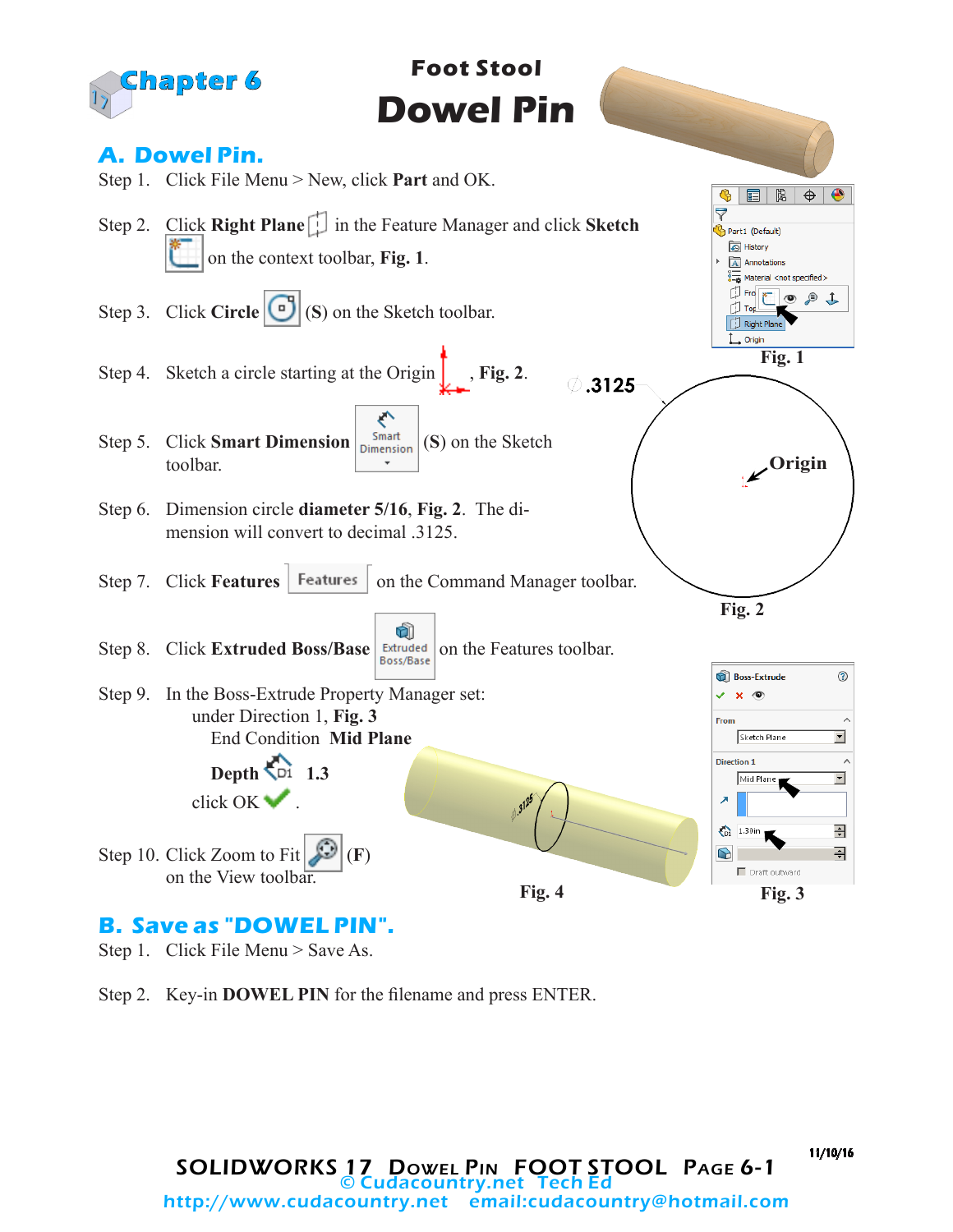

**Fig. 11 Fig. 10 Fig. 10** 

## SOLIDWORKS 17 Dowel Pin FOOT STOOL Page 6-2